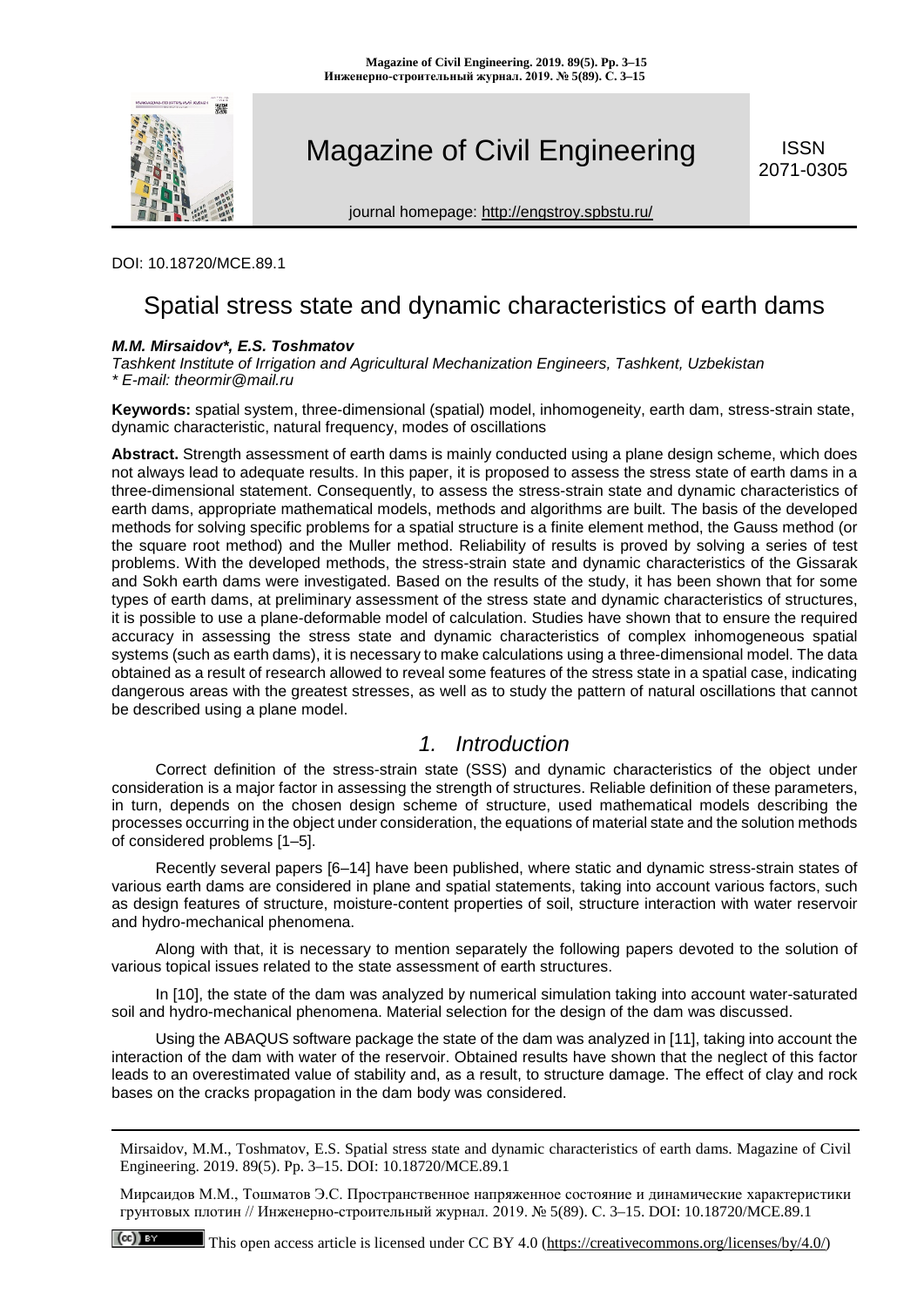Reliability indices and safety factors of dams [12] were evaluated for various heights and slopes. It was stated that the values of safety factors for high dams in normal conditions should be no less than 1.70 and in seismic conditions no less than 1.40.

In [13, 14], the effect of hydrodynamic pressure on dam state during earthquakes was considered in a plane statement. The results obtained showed that the neglect of rigid body-water interaction effect led not only to an overestimation of the acceleration reaction in the rock-fill material, but also to an overestimation of dynamic stresses in a structure.

Dynamic characteristics of the dam with filled reservoir were studied experimentally and numerically in [14]. It was stated that the acceleration gain factors varied with the height of the dam depending on natural frequency, modes of structure oscillations, depth of the reservoir, and other factors. It was recommended to take these factors into consideration when designing a structure.

In [15], static and dynamic elastic-plastic analysis of the dam state by the finite element method was carried out during the Wenchuan earthquake. To describe the properties of rock-fill material, an elastoplastic model was used, taking into account the destruction of particles. Numerical calculations obtained corresponded to a great extent to field measurements during construction and after the Wenchuan earthquake.

Bending strain of the dam was investigated in [16], since bending often led to structure destruction. Using special programs and the finite element method, numerical modeling of dam bending rate was carried out. The results of numerical simulation and statistical analysis have shown that an increase in elastic modulus, Poisson's ratio, internal friction angle and the ratio of core thickness to filter thickness would result in a decrease in bending.

Hydro-mechanical properties of traditional and unconventional materials (i.e. clay material, masonry) used in the construction of dams were analyzed in [17]. The use of unconventional material (soil and stone mixtures) for reasons of ensuring dam stability was analyzed in more detail.

The above review of published papers shows that the problem of earth dam spatial calculation is studied insufficiently [18–24] and therefore is of great interest.

Usually, when evaluating the stress-strain state of dams located in wide dam sites, it is sufficient to use plane strain conditions, however, the use of plane design schemes for earth dams located in narrow dam sites still requires more careful checking of the accuracy of the SSS estimation of structures.

The state of earth dam under various effects is also determined by its length. As noted in [25, 26] for extended dams (with a ratio of the crest length  $-L_{cr}$  to the dam height *H* equal to  $L_{cr}/H \ge 6$ ), calculations can be made according to the plane strain scheme; in this case, it is possible to assess not the entire structure, but only its central section. If the given ratio is violated, then the spatial nature of the dam is revealed. At the same time, as studies in [6, 18, 19, 24–26] show, the accuracy of dam calculation changes not only under static load, but under dynamic effect as well.

Brief review presented here shows that obtaining of reliable results in the SSS calculation and assessment of dynamic characteristics of earth dams are quite serious problems, since the task to develop sound quantitative estimates of structure strength with account of actual geometric dimensions of earth dams dictates the need to take into account spatial nature of structure operation [4, 6, 7].

Therefore, at present, it is necessary to give primary recommendations to assess the stress-strain state and dynamic characteristics of earth dams by adequate design models that describe the actual features of a structure.

This paper is devoted to the solution of the following issues:

– to assess the stress-strain state and dynamic characteristics of earth dams, a three-dimensional (spatial) model is proposed that takes into account inhomogeneous and geometric features of a structure;

– a variation statement of the problem is given taking into account spatial strain state of earth dams under consideration;

– the methods to solve specific tasks for real structures using spatial finite elements are proposed;

– the stress-strain state and dynamic characteristics of real earth dams are studied using spatial (that is, three-dimensional) models and the models of plane strain;

– plane (plane-strain) and three-dimensional (spatial) models;

– primary conclusions on the use of three-dimensional models in assessment of the SSS and dynamic characteristics of specific earth dams are given, based on the analysis of the results obtained.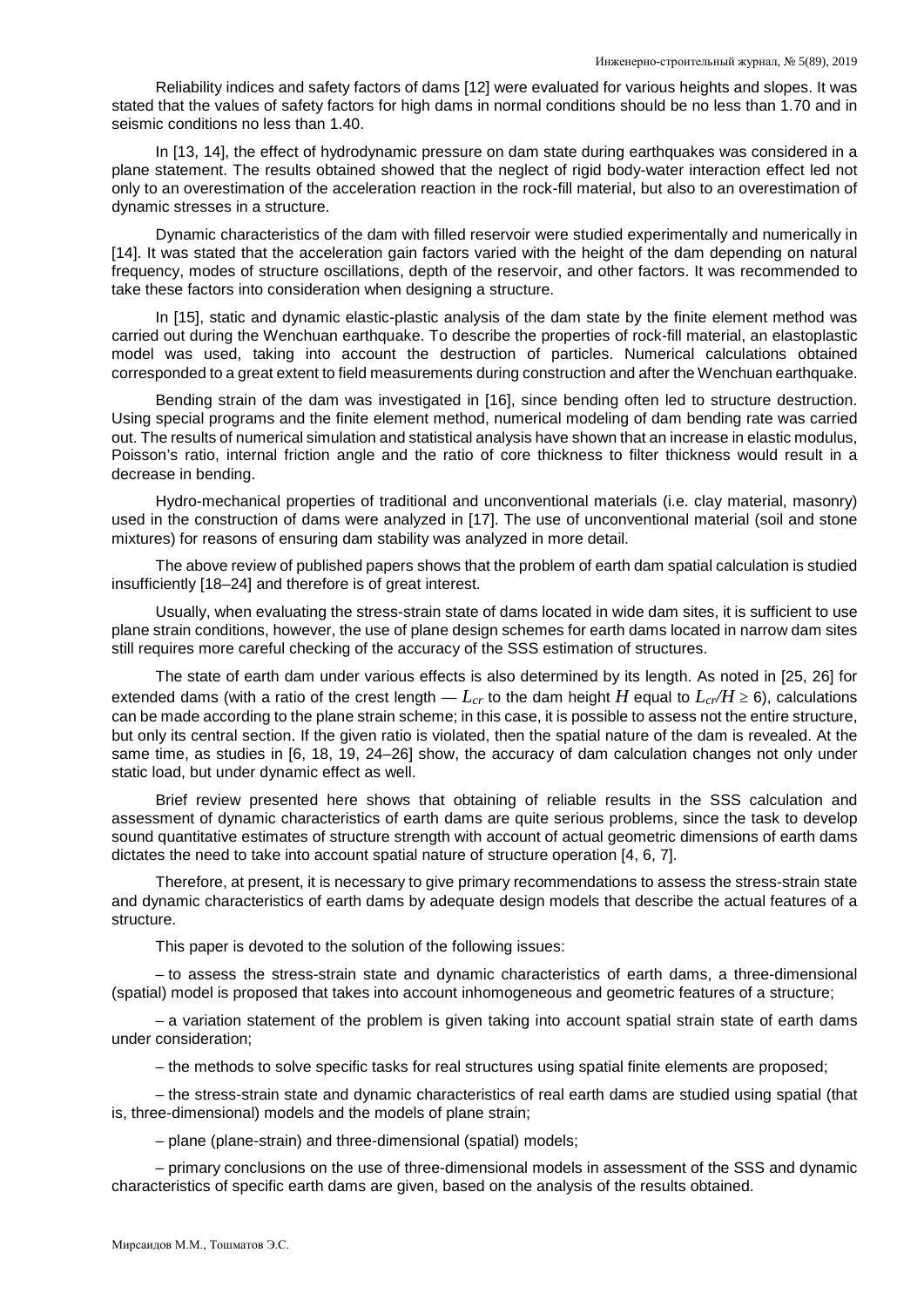#### *2. Methods*

Dynamic characteristics, that is, natural frequencies, oscillation modes and damping coefficients of structures are determined by studying natural oscillations of structures. Dynamic characteristics of a structure are the passport of the considered structure, allowing evaluating in advance dynamic properties of a structure as a whole.

#### *2.1. Mathematical model*

To assess the stress-strain state (SSS) and dynamic characteristics of earth dams, an inhomogeneous three-dimensional model of the system, Figure 1, is considered, in which the base surfaces and side slopes

 $\Sigma_0$ ,  $\Sigma_{S_1}$ ,  $\Sigma_{S_2}$  are rigidly fixed, the surface of the downstream  $\Sigma_3$  is stress-free, the hydrostatic pressure of water acts on surface  $\Sigma_1$  (on the part of upstream slope which is lower than the BSL line, *Sp*), and an external load is applied to a part of crest surface  $\Sigma_2$  of the site  $\Sigma_p$ .



**Figure 1. Three-dimensional model of inhomogeneous system.**

Here  $V = V_1 + V_2 + V_3$  is the capacity of the dam body ( $V_1$ ,  $V_3$  are the capacities of the upper and lower retaining prisms,  $V_2$  is the capacity of the core);  $\Sigma_{S_1}$ ,  $\Sigma_{S_2}$  are the surfaces of the coastal slopes,  $\Sigma_0$  is the surface of the base along the bottom, and  $\Sigma_1$ ,  $\Sigma_2$ ,  $\Sigma_3$  are the surfaces of the retaining prisms and the crest.

System material is considered to be elastic. In calculations the mass forces  $\vec{f}$  acting on the system and hydrostatic pressure of water  $\vec{p}$  are taken into account [4].

The aim is to determine the fields of displacements, stresses and dynamic characteristics of an earth dam of  $V = V_1 + V_2 + V_3$  capacity (Figure 1).

To simulate the process of strain and to assess dynamic characteristics of earth dams (Figure 1) in a three-dimensional statement, the Lagrange variation equation, based on the d'Alembert principle for inhomogeneous deformable bodies is used:

$$
-\int_{V_1} \sigma_{ij} \delta \varepsilon_{ij} dV - \int_{V_2} \sigma_{ij} \delta \varepsilon_{ij} dV - \int_{V_3} \sigma_{ij} \delta \varepsilon_{ij} dV -
$$
  

$$
-\int_{V_1} \rho_1 \ddot{u} \delta \vec{u} dV - \int_{V_2} \rho_2 \ddot{u} \delta \vec{u} dV - \int_{V_3} \rho_3 \ddot{u} \delta \vec{u} dV +
$$
  

$$
+\int_{V_1} \vec{f} \delta \vec{u} dV + \int_{S_P} \vec{p} \delta \vec{u} dS + \int_{\Sigma_P} \vec{P}_1 \delta \vec{u} dS = 0.
$$
 (1)

Physical properties of system material are described by the relations between stresses <sup>σ</sup>*ij* and strains  $\varepsilon_{ij}$  in the form [27]:

$$
\sigma_{ij} = \lambda_n \varepsilon_{kk} \delta_{ij} + 2\mu_n \varepsilon_{ij}
$$
 (2)

the relationship between the components of the strain tensor and the displacement vector is described by the linear Cauchy relations [27]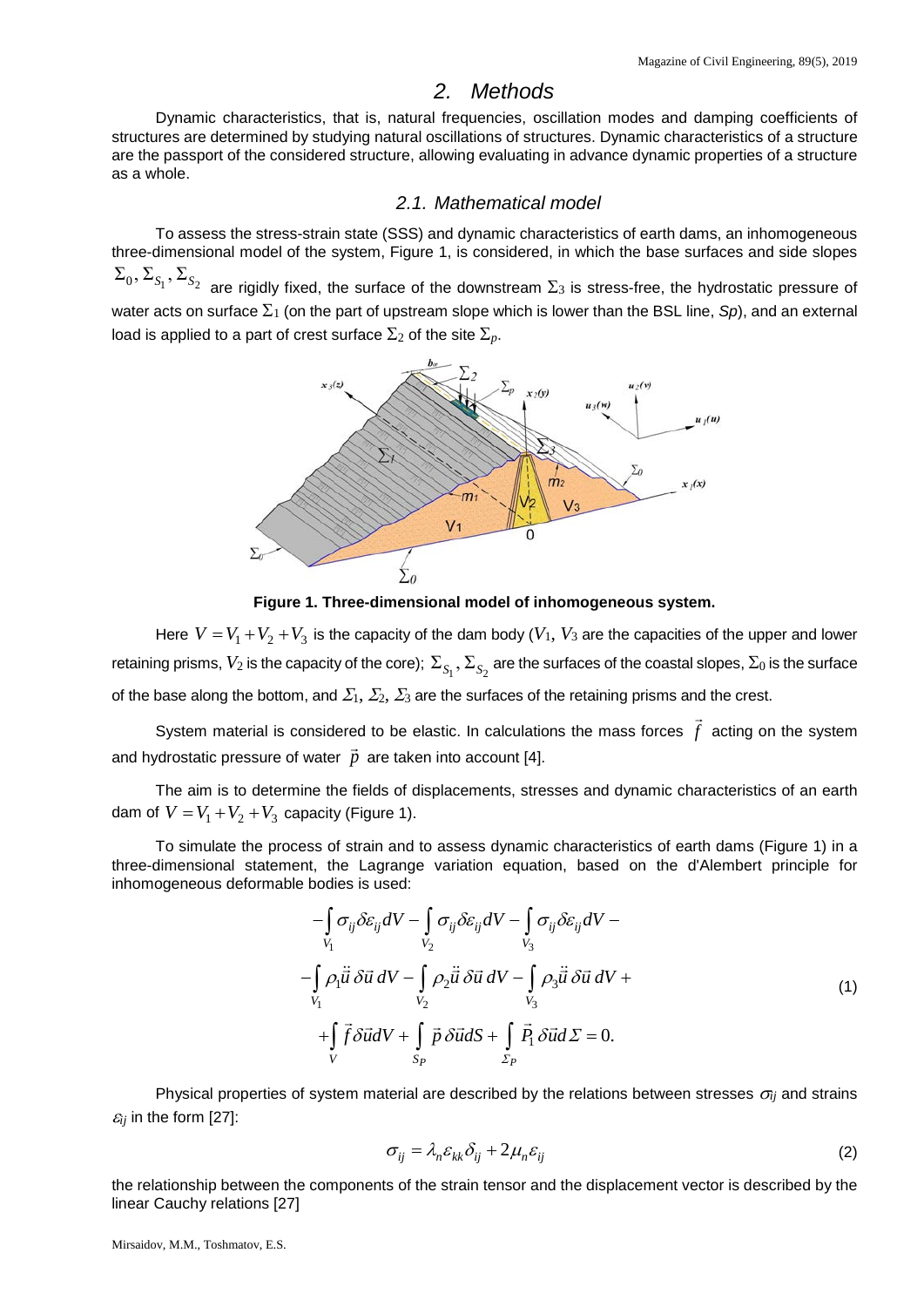$$
\varepsilon_{ij} = \frac{1}{2} \left( \frac{\partial u_i}{\partial x_j} + \frac{\partial u_j}{\partial x_i} \right).
$$
 (3)

Further, when building mathematical models, uniform kinematic boundary conditions are taken into account:

$$
\vec{x} \in \sum_{0} \cdot \vec{u} = 0. \tag{4}
$$

Here  $\vec{u}$ ,  $\varepsilon_{ij}$ ,  $\sigma_{ij}$  are the displacement vector, the strain and stress tensors, respectively;

δ*u*,  $\delta \! \varepsilon_{ij}$  are the isochronous variations of displacements and strains;

 $\rho_n$  is the material density of the system elements under consideration (index  $n = 1, 2, 3$  means different parts of the dam to which this quantity relates);

*f* is the vector of mass forces;

 $\overline{a}$ 

 $\overline{a}$ 

*P*1 is the vector of external forces applied to area  $\Sigma_p$ ;

 $\vec{p}\,$  is the hydrostatic pressure of water.

In all the problems considered, the displacement vector in spatial coordinate system  $\vec{x} = \{x_1, x_2, x_3\} = \{x, y, z\}$  has three components  $\vec{u} = \{u_1, u_2, u_3\} = \{u, v, w\}$  in all relations *i, j, k* = 1, 2, 3.

Now, the variation problem to assess the stress-strain state of an earth dam can be formulated as follows: it is necessary to determine (without taking into account the inertial forces) fields of displacements *u*  $(\vec{x}, t)$ , strains  $\varepsilon_{ij}(\vec{x}, t)$  and stresses  $\sigma_{ij}(\vec{x}, t)$  in an inhomogeneous three-dimensional system (Figure 1)

arising under mass forces ( $\vec{f}$ ), external forces ( $\vec{P}_{1}$ ) and hydrostatic pressure of water ( $\vec{p}$ ), satisfying  $\begin{array}{ccc} & & & & \mathcal{I} \setminus \mathcal{I} & & & \mathcal{I} \end{array}$ 

equations (1), (2), (3) and corresponding to kinematic conditions (4) at any possible displacement  $\delta \vec{u}$ .

In the case of determining dynamic characteristics of an earth dam, the variation problem under consideration can be formulated as follows: it is necessary to determine the most ordered movements of the system point, occurring according to a harmonic law at different amplitudes in the absence of external influences, i.e. ( *f*  $\frac{1}{2}$ ), ( $P_1$  $\frac{1}{2}$ ), (  $\vec{p}$  ), satisfying the equations (1), (2), (3) and corresponding to boundary conditions (4) at any possible displacement  $\delta \vec{u}$ .

#### *2.2. Method and algorithm*

Variation problem set above (1)–(4) of the SSS assessment of inhomogeneous systems (Figure 1), under the effect of hydrostatic pressure and mass forces, taking into account spatial factors, with the use of a finite element (in the form of a hexahedral parallelepiped with 24 degrees of freedom) is reduced to the resolving system of algebraic equations of *N-*th order:

$$
[K]\{u\} = \{P\},\tag{5}
$$

where the element stiffness matrix [K] of the system (Figure 1) is constant and depends on elastic physicomechanical parameters of the system;

 ${u}$  is the sought for vector of nodal displacements;

 ${P}$  is the vector of external load (mass forces and hydrostatic pressure of water).

When deriving equation (5), the stiffness matrix  $[K]$  and nodal forces  $\{P\}$  are formed automatically using the algorithm given in [4, 20].

Kinematic boundary conditions (4) are taken into account when forming the system of equations (5), restricting its order only to equations that do not contain zero displacements. The order of the formed systems of algebraic equations (5) in some calculations exceeded 4000.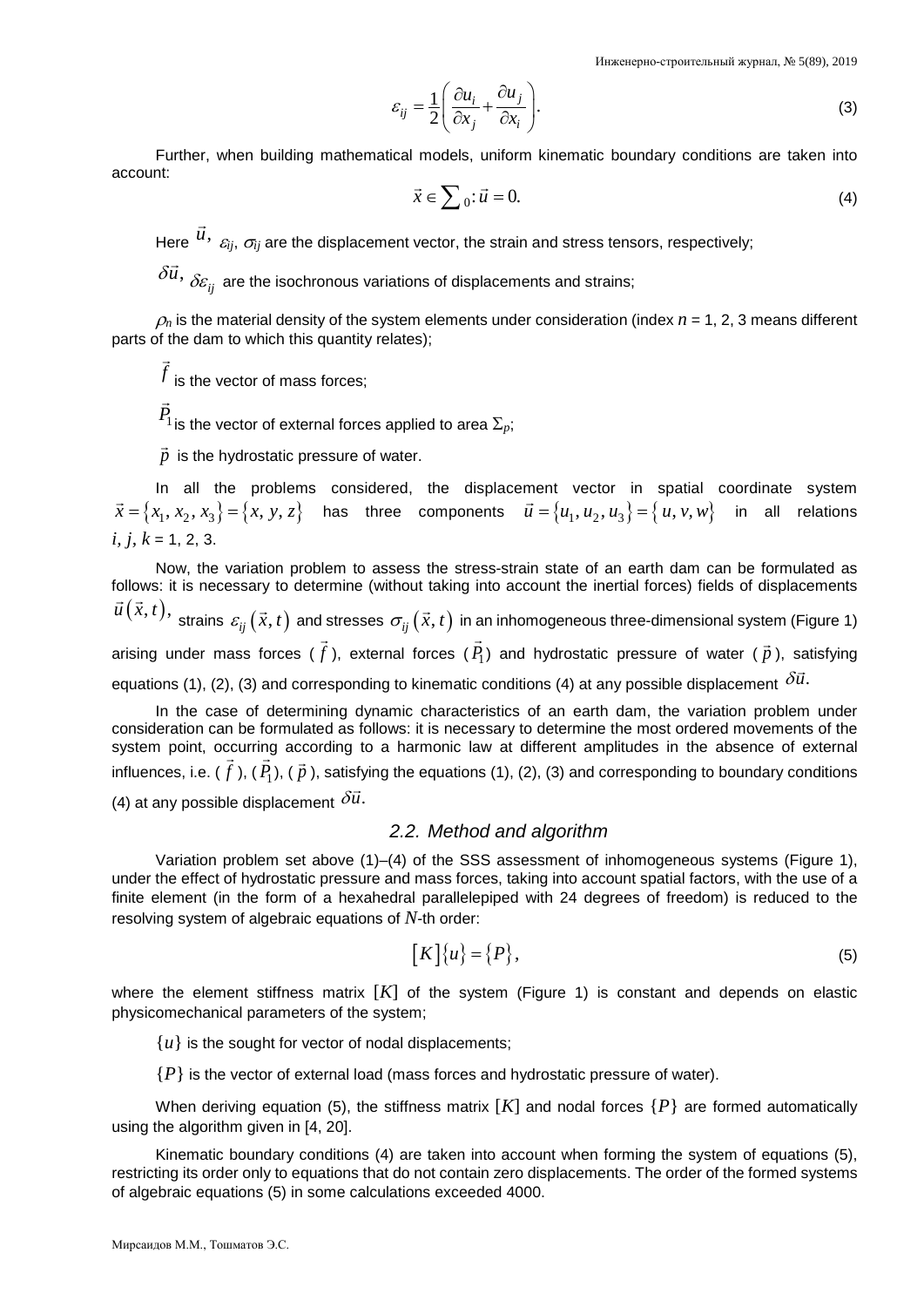Solution of the obtained system of algebraic equations (5) was performed by the Gauss method and the square root method [29, 30], taking into account the tape structure of the stiffness matrix. Solving the system of equations (5), the components of displacements  $(u_1, u_2, u_3)$  at each point of the system (i.e. displacement fields) are determined; then using these data the components of strain (3) and stress (2) tensors are determined, taking into account inhomogeneous structural features of systems.

When determining the natural frequencies and modes of oscillation, the considered variation problem (1)–(4), with the use of a finite element (in the form of a hexahedral parallelepiped with 24 degrees of freedom), is reduced to an algebraic eigenvalue problem for a homogeneous system of algebraic equations of *N-*th order:

$$
\{[K] - \omega^2[M]\}\{u\} = 0.
$$
 (6)

Here  $[K]$ ,  $[M]$  are the stiffness and mass matrices, and  $\omega$ ,  $\{u\}$  are the sought for eigenfrequency and eigenvector of the system under consideration (Figure 1). The elements of stiffness matrix [*K*] are constant and depend only on elastic physicomechanical parameters of structure material.

Solution of equations (6), (i.e. determination of eigenfrequencies) is carried out by the Muller method [4, 31], and determination of eigenvector – by the Gauss method or the square root method [29, 30].

The order of the systems of algebraic equations (6) in some calculations reached 3000.

The algorithm to determine the eigenfrequencies and vectors of algebraic problems on eigenvalue is described in detail in [4]. The essence of this algorithm is as follows:

1. With the iterative procedure of the Muller method, a sequence of eigenvalues of algebraic equations (6)  $\lambda_1, \lambda_2, \ldots, \lambda_n$  is determined.

2. Then, using expression ( $\lambda=\varpi^2$ ), the eigenfrequencies  $\,\varpi_1,\varpi_2,...,\varpi_n\,$  of algebraic equations (6) are calculated.

3. By substituting the found values  $\omega_1, \omega_2, ..., \omega_n$  in equation (6), eigenvectors in (6) (i.e., oscillation modes)  $\{u_1\}, \{u_2\}, ..., \{u_n\}$  are obtained by the Gauss method or the square root method [29, 30].

The program for determining eigenfrequencies and modes of oscillations of inhomogeneous spatial systems is protected by the copyright certificate of the Patent Agency of the Republic of Uzbekistan.

#### *2.3. Test problems to check the accuracy of the methods and computing algorithms*

This section verifies the accuracy of the developed methods and algorithms solving test problems for which the exact or numerical solution is known.

**Problem 1**. Consider elastic spatial structure in the form of a long rectangular parallelepiped under uniform pressure *P* acting on the upper surface.

The parallelepiped rests on an absolutely rigid and smooth base, i.e.

$$
x_2 = 0; u_2 = 0; \sigma_{12} = 0; \sigma_{13} = 0.
$$
 (7)

Surface load is applied on the upper surface in the form of uniform pressure

$$
x_2 = a: \ \sigma_{22} = -P. \tag{8}
$$

The side surface of the parallelepiped is stress-free.

It is required to determine displacements and stresses at various points of the parallelepiped under pressure *P* using plane-deformable and spatial models. For the plane problem, the exact solution is known [34]. In a specific calculation, the following geometrical parameters of the parallelepiped and mechanical characteristics of material were used:  $P = 1$  tf/m<sup>2</sup>; cross-sectional dimensions  $a = b = 2.0$  m; the modulus of material elasticity  $E = 1.0$  tf/m<sup>2</sup> and the Poisson's ratio  $\mu = 0.3$ .

Comparison of exact results (Table 1) with numerical solutions (Table 2) for the same points of the parallelepiped shows good agreement of the values obtained both in terms of the displacement components and in stress tensor components.

**Problem 2.** Natural oscillations of a body (height  $H = 8.0$  m) of rectangular cross sections ( $b = 0.5$  m;  $h = 0.5$  m), rigidly fixed along the base ( $x_2 = 0$ ) and with free upper end ( $x_2 = H$ ) are considered in the problem.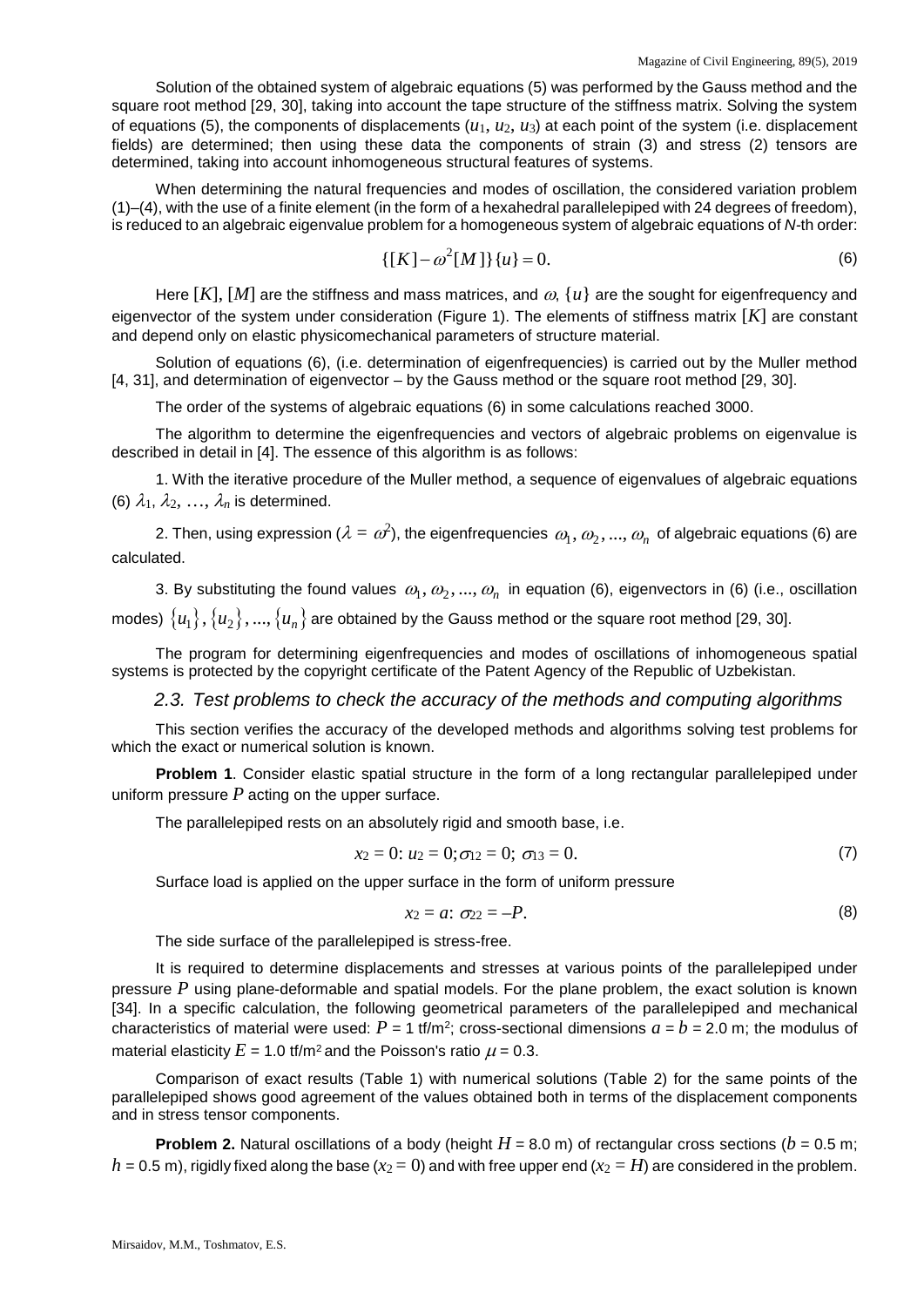*Table 1. Exact solution of plane problem for section*  $(x_3 = 0.0 \text{ m})$  *of the parallelepiped.* 

| Coordinates, $x_2$<br>(m) | $x_1 = -1.0$ m |          |                        |               |                        | $x_1 = 1.0$ m |          |               |               |                        |
|---------------------------|----------------|----------|------------------------|---------------|------------------------|---------------|----------|---------------|---------------|------------------------|
|                           | $u_1$          | $u_2$    | $\sigma$ <sub>11</sub> | $\sigma_{22}$ | $\sigma$ <sub>12</sub> | $u_1$         | $u_2$    | $\sigma_{11}$ | $\sigma_{22}$ | $\sigma$ <sub>12</sub> |
| 0.0                       | $-0.39$        | 0.0      | 0                      | $-1$          | 0                      | 0.39          | 0.0      | 0             | $-1$          | $\mathbf 0$            |
| 0.5                       | $-0.39$        | $-0.455$ | 0                      | $-1$          | 0                      | 0.39          | $-0.455$ | 0             | $-1$          | $\mathbf 0$            |
| 1.0                       | $-0.39$        | $-0.910$ | 0                      | $-1$          | 0                      | 0.39          | $-0.910$ | $\Omega$      | $-1$          | 0                      |
| 1.5                       | $-0.39$        | $-1.365$ | 0                      | $-1$          | 0                      | 0.39          | $-1.365$ | 0             | $-1$          | 0                      |
| 2.0                       | $-0.39$        | $-1.820$ | 0                      | $-1$          | 0                      | 0.39          | $-1.820$ | 0             | $-1$          | 0                      |

*Table 2. Solution of spatial problem for section*  $(x_3 = 0.0 \text{ m})$  *of the parallelepiped.* 

| Coordinate, |           | $x_1 = -1.0$ m |                           |               |               |               |                                                          |                        |                 |  |  |
|-------------|-----------|----------------|---------------------------|---------------|---------------|---------------|----------------------------------------------------------|------------------------|-----------------|--|--|
| $x_2$ (m)   | $u_1$     | $u_2$          | $u_3$                     | $\sigma_{11}$ | $\sigma_{22}$ | $\sigma_{33}$ | $\sigma$ <sub>12</sub>                                   | $\sigma$ <sub>13</sub> | $\sigma_{23}$   |  |  |
| 0.0         | $-0.3889$ | 0.0            | $-0.0$                    | -0.2996       |               |               | $-0.9983$ $-0.41e^{-3}$ 0.131e <sup>-12</sup>            | $0.157e^{-10}$         | $0.797e^{-4}$   |  |  |
| 0.5         | $-0.3886$ | $-0.4541$      | $-0.417e^{-14}$ $-0.2966$ |               | -0.9980       |               | $0.258e^{-3}$ 0.202 $e^{-14}$                            | $0.246e^{-11}$         | $0.600e^{-4}$   |  |  |
| 1.0         | $-0.3883$ | -0.9091        | $-0.617e^{-14}$ $-0.2947$ |               |               |               | $-0.9989$ 0.245e <sup>-3</sup> $-0.139$ e <sup>-13</sup> | $0.629e^{-11}$         | $0.235e^{-4}$   |  |  |
| 1.5         | $-0.3881$ | $-1.3648$      | $-0.727e^{-14}$           | $-0.2935$     | $-0.9994$     |               | $0.257e^{-3}$ $-0.122e^{-13}$                            | $0.509e^{-11}$         | $0.360e^{-6}$   |  |  |
| 2.0         | $-0.3880$ | $-1.8207$      | –0.947e <sup>–14</sup>    | $-0.2930$     | $-0.9996$     |               | $0.227e^{-3}$ 0.556e <sup>-14</sup>                      | $0.29e^{-11}$          | $-0.607e^{-15}$ |  |  |

Natural frequencies and oscillation modes of this body are determined using one-dimensional and spatial models.

In one-dimensional statement, this problem has an exact solution [35] for the eigenfrequencies <sup>ω</sup>*i*.

Solving this problem, the following mechanical parameters of material were used: specific weight of material  $\gamma$  = 1.0 tf/m<sup>3</sup>; elastic modulus  $E$  = 1.0 tf/m<sup>2</sup> and Poisson's ratio  $\mu$  = 0.25.

Exact solution of the body, obtained by one-dimensional model is compared in Table 3 with numerical results obtained by three-dimensional models (using spatial finite elements) with developed computer program.

|                             | Eigenfrequencies of a body, rad/sec |                                         |                                    |                                  |  |  |  |  |  |  |
|-----------------------------|-------------------------------------|-----------------------------------------|------------------------------------|----------------------------------|--|--|--|--|--|--|
| Number of<br>eigenfrequency |                                     | Exact solution by one-dimensional model | Numerical solution obtained by the |                                  |  |  |  |  |  |  |
|                             | Bending                             | Longitudinal                            | Torsional                          | FEM with three-dimensional model |  |  |  |  |  |  |
| 1                           | $\overline{2}$                      | 3                                       | $\overline{4}$                     | 5                                |  |  |  |  |  |  |
| 1                           | 0.0248                              | $0.6150**$                              | 0.1459                             | $0.0248*$                        |  |  |  |  |  |  |
| $\overline{2}$              | $0.1556^*$                          | 1.8450**                                | 0.4376                             | $0.1531*$                        |  |  |  |  |  |  |
| $\mathbf{3}$                | 0.4358                              | 3.0749                                  | 0.7294                             | 0.3536                           |  |  |  |  |  |  |
| $\overline{4}$              | 0.8494                              | 4.3049                                  | 1.0211                             | 0.4174                           |  |  |  |  |  |  |
| $\overline{5}$              | 1.4117                              | 5.5349                                  | 1.3129                             | $0.6159**$                       |  |  |  |  |  |  |
| 6                           | 2.1089                              | 6.7648                                  | 1.6047                             | 0.7895                           |  |  |  |  |  |  |
| 7                           | 2.9455                              | 7.9948                                  | 1.8964                             | 1.0606                           |  |  |  |  |  |  |
| 8                           | 3.9215                              | 9.2248                                  | 2.1882                             | 1.2521                           |  |  |  |  |  |  |
| 9                           | 5.0370                              | 10.4550                                 | 2.4799***                          | 1.2522                           |  |  |  |  |  |  |
| 10                          | 6.2919                              | 11.6851                                 | 2.7717                             | 1.7670                           |  |  |  |  |  |  |
| 11                          |                                     |                                         |                                    | 1.7869                           |  |  |  |  |  |  |
| 12                          |                                     |                                         |                                    | 1.8447**                         |  |  |  |  |  |  |
| 13                          |                                     |                                         |                                    | 2.3778                           |  |  |  |  |  |  |
| 14                          |                                     |                                         |                                    | 2.3779                           |  |  |  |  |  |  |
| 15                          |                                     |                                         |                                    | 2.4725***                        |  |  |  |  |  |  |

*Table 3. Table of eigenfrequencies.*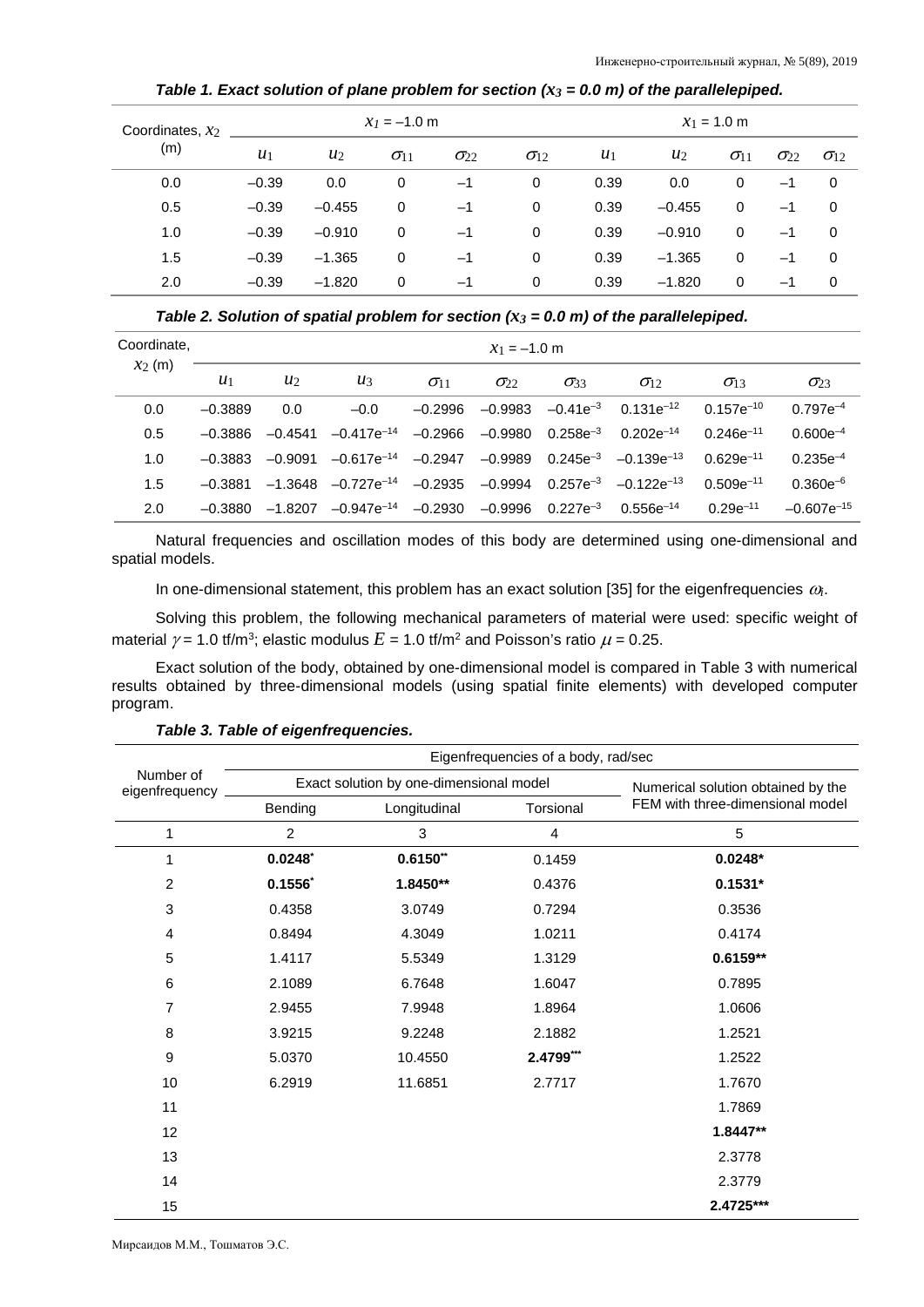In Table 3 one asterisk indicates the frequencies corresponding to the bending modes of oscillations, two asterisks — the longitudinal modes and three asterisks — the torsional modes of the body, obtained by spatial model.

Comparison of the exact value of natural frequencies of one-dimensional model with numerical values obtained by the FEM with spatial model

Partial coincidence of corresponding frequencies with results of one-dimensional model exact solution and with results obtained using the developed computer programs with three-dimensional model proves the reliability of the developed methods, algorithms and the calculation program when determining natural frequencies and oscillation modes of a spatial body.

Analyzing the obtained eigenmodes of body oscillations using spatial model, the spatial nature should be noted: only the first two are the bending modes, the fifth is a longitudinal mode, and in the others, that is, in the 3<sup>rd</sup>, 4<sup>th</sup>, 6<sup>th</sup>, 7<sup>th</sup>, 8<sup>th</sup> and 9<sup>th</sup> modes of oscillations the strain has a spatial character. This shows that onedimensional model is not able to fully describe the real strain under natural oscillations even of a thin bar.

#### *3. Results and Discussion*

Using the developed methods and algorithms the stress-strain state of Gissarak and Sokh earth dams are studied in spatial statement, taking into account the actual geometric dimensions of the structure and uniform and non-uniform structural features of a dam, arising under gravitational forces (own weight) and hydrostatic pressure of water.

#### *3.1. Assessment of the stress-strain state*

As specific examples we have considered

– **the Gissarak earth dam**: height  $H = 138.5$  m; base width  $B_w = 634.0$  m; crest width  $b_{cr} = 16.0$  m; inclination coefficients of upstream and downstream slopes  $m_1 = 2.2$ ,  $m_2 = 1.9$ ; longitudinal dimensions: base length  $L_b$  = 140.0 m, crest length  $L_{cr}$  = 660.0 m. Mechanical characteristics of material of different sections of the dam are: volume weight *γ —* kgf/cm3, Poisson's ratio — <sup>µ</sup> , shear modulus *G —* kgf/cm2: core *γ =* 0.0017 kgf/cm3, *μ* = 0.37, *G* = 2780 kgf/cm2; transition zones — *γ =* 0.00215 kgf/cm3*, μ* = 0.35,  $G = 3500$  kgf/cm<sup>2</sup>; retaining prisms  $\gamma = 0.0024$  kgf/cm<sup>3</sup>,  $\mu = 0.25$ ,  $G = 3210$  kgf/cm<sup>2</sup>; slope strengthening *γ =* 0.0017 kgf/cm3, *μ* = 0.37, *G* = 84000 kgf/cm2;

– the Sokh earth dam: height  $H = 87.3$  m: base width  $B_w = 530.0$  m; crest width  $b_{cr} = 10.0$  m; inclination coefficients of upstream and downstream slopes  $m_1 = 2.5$ ,  $m_2 = 2.2$ ; longitudinal dimensions: base length  $L_b$  = 21.0 m, crest length  $L_{cr}$  = 48.75 m. Mechanical characteristics of material of different sections of the dam are: volume weight — *γ*, Poisson's ratio —  $\mu$ , shear modulus — *G*: core — *γ* = 0.0017 kgf/cm<sup>3</sup>,  $\mu$  = 0.40,  $G = 2820$  kgf/cm<sup>2</sup> retaining prisms  $\rightarrow$  *γ* = 0.0021 kgf/cm<sup>3</sup>,  $\mu$  = 0.35,  $G = 3160$  kgf/cm<sup>2</sup>; slope strengthening *γ =* 0.00185 kgf/cm3, *μ =* 0.35*, G* = 3100 kgf/cm2.

Figure 2 shows the isolines of the stress tensor components distribution for the central section of the Gissarak (Figure 2a, b, c) and Sokh (Figure 2d, e, f) dams under their own weight, obtained using a spatial model of structures. Stress magnitudes in all figures are indicated in MPa.

Coordinate axes shown in Figure 1 have the following directions: the axes  $x_1$  (horizontal) and  $x_2$ (vertical) are in the plane of the central section; the  $x_3$  axis is perpendicular to this plane.

Comparison of the results obtained using spatial model (Figure 2a, b, c) for the Gissarak dam with plane-deformable model shows almost the same pattern of stress distribution and their close values, i.e. under vertical gravitational load acting on the dam, the patterns of stress components distribution ( $\sigma_{11}$ ,  $\sigma_{12}$ ,  $\sigma_{22}$ ) in the central section of the dam are identical. The maximum values of horizontal  $\sigma_{11}$  and vertical  $\sigma_{22}$  stresses are observed at the bottom of the central — the highest — part of the dam (Figure 2a, b), and shear stresses  $\sigma$ <sub>12</sub> — along the slopes (Figure 2c). At the same time, the distribution of stresses (Figure 2a, b, c) relative to the *x*<sup>2</sup> axis is almost symmetrical, since the structure itself is also almost symmetrical with a slight difference in inclination coefficients of the slopes  $(m_1 = 2.2, m_2 = 1.9)$ .

When obtaining results in the vicinity of the onshore zones of the structure in contact with mountain slopes, the condition of rigid fixation was set. The results obtained with spatial model have no plane analogues. Therefore, when calculating this zone, it is necessary to use a spatial model.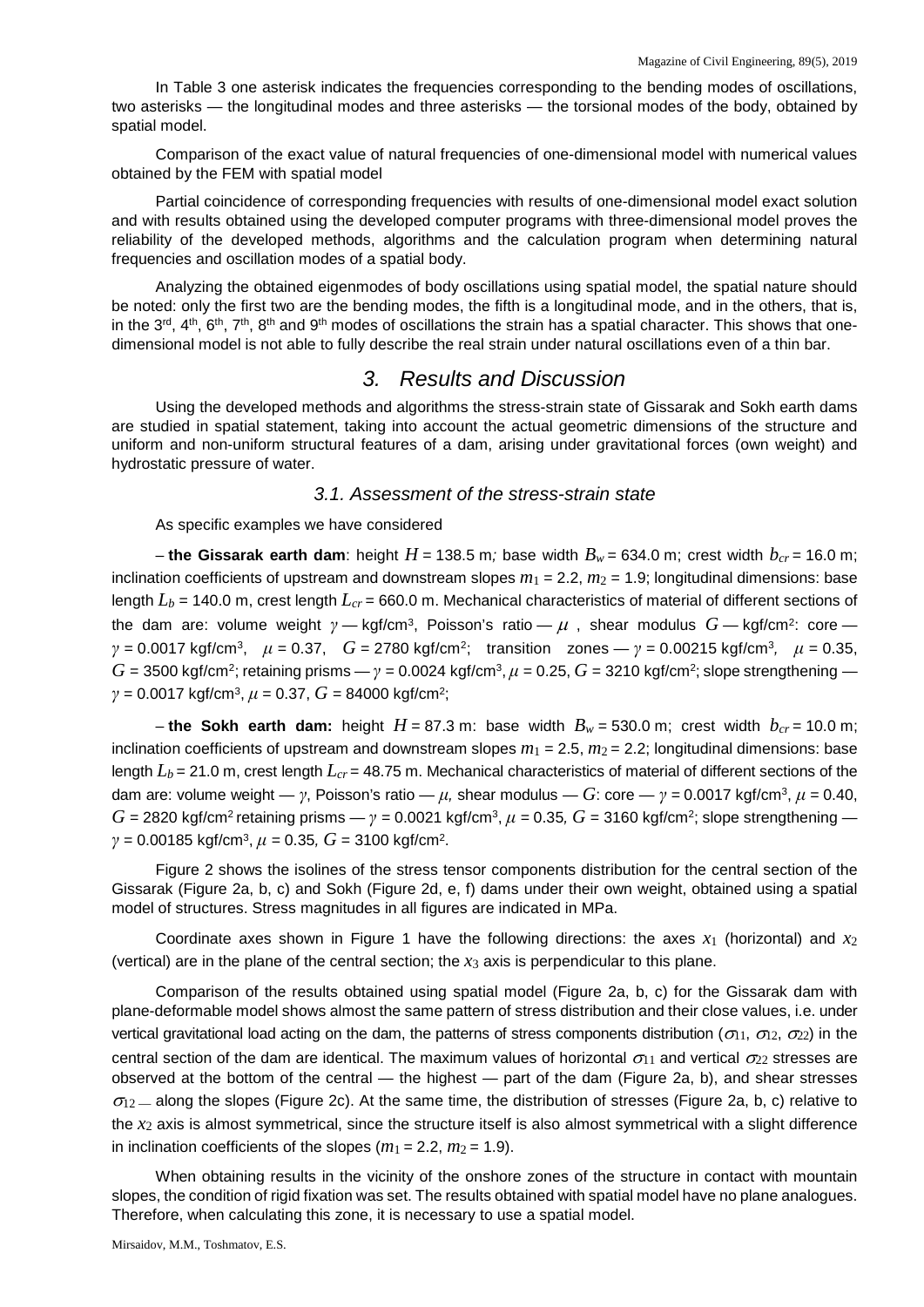

**Figure 2. Isolines of distribution of stress tensor components in the central section of the Gissarak (a, b, c) and the Sokh (d, e, f) dams obtained using spatial model under own weight.**

The ratios of geometric dimensions for the Gissarak dam (the length of the crest to the height  $-L_{cr}/H$ , the length of the base to the height —  $L_0/H$  and the width of the base to the height —  $B_w/H$ ) are:  $L_{cr}/H$  = 4.78,  $L_0/H$  = 1.01,  $B_w/H$  = 4.57, respectively. Therefore, the use of plane and spatial models for this dam gives almost identical results, so, it is possible to use plane models in static calculations of such dams.

Isolines of stress components distribution of the Sokh dam, obtained with spatial model (Figure 2d, e, f) shows a significant difference from the results obtained using plane-deformable models. The maximum values of normal horizontal stresses –  $\sigma_{11}$  and vertical stresses –  $\sigma_{22}$  (Figure 2c, d) occur at the bottom of the central – the highest – part of the dam, and shear stresses  $\sigma_{12}$  – along the slopes (Figure 2e) and in upstream retaining prism. The analysis of the results obtained shows that the calculation of this dam using a planedeformable model does not provide necessary accuracy at estimatingthe stress state of the dams of such dimensions. This, apparently, is explained by the small ratios of the horizontal dimensions of the dam to its height, which are  $L_{cr}/H$  = 0.56,  $L_0/H$  = 0.24,  $B_w/H$  = 6.07. In this case, the structure is not extended and does not meet the condition to choose a model of plane strain. It should be considered as a three-dimensional body.

The analysis of stress state of the Gissarak dam under its own weight, by plane and spatial models, shows a qualitative and quantitative identity of stresses across the section.

Thus, the stress state of dams, geometrically similar to the Gissarak dam under gravitation forces, with satisfactory accuracy can be described by a model of plane strain. As for the evaluation of stresses in the plane of dam site, the study is possible with a spatial model, while the stress state of the Sokh dam and the ones similar in geometry, must be estimated with a spatial model.

Analysis of the stress state of the above dams has shown that the maximum shear stresses  $\sigma_{23}$  under vertical gravitational load arise along the lateral boundaries of the dam site and can cause shear and cracks at the sides. Vertical normal stresses  $\sigma_{22}$  occur in the central part of the dam base. Maximal (in the modulus) horizontal stresses  $\sigma_{11}$  appear at the base along the crest; their negative values in the central part indicate the compression of the central part under the crest, and positive values indicate the heaving of the lower side of the side slopes at the dam body settlement under its own weight. Positive values of horizontal stresses  $\sigma_{33}$ in the upper part of the sides indicate the possibility of fractures and cracks on the side slopes.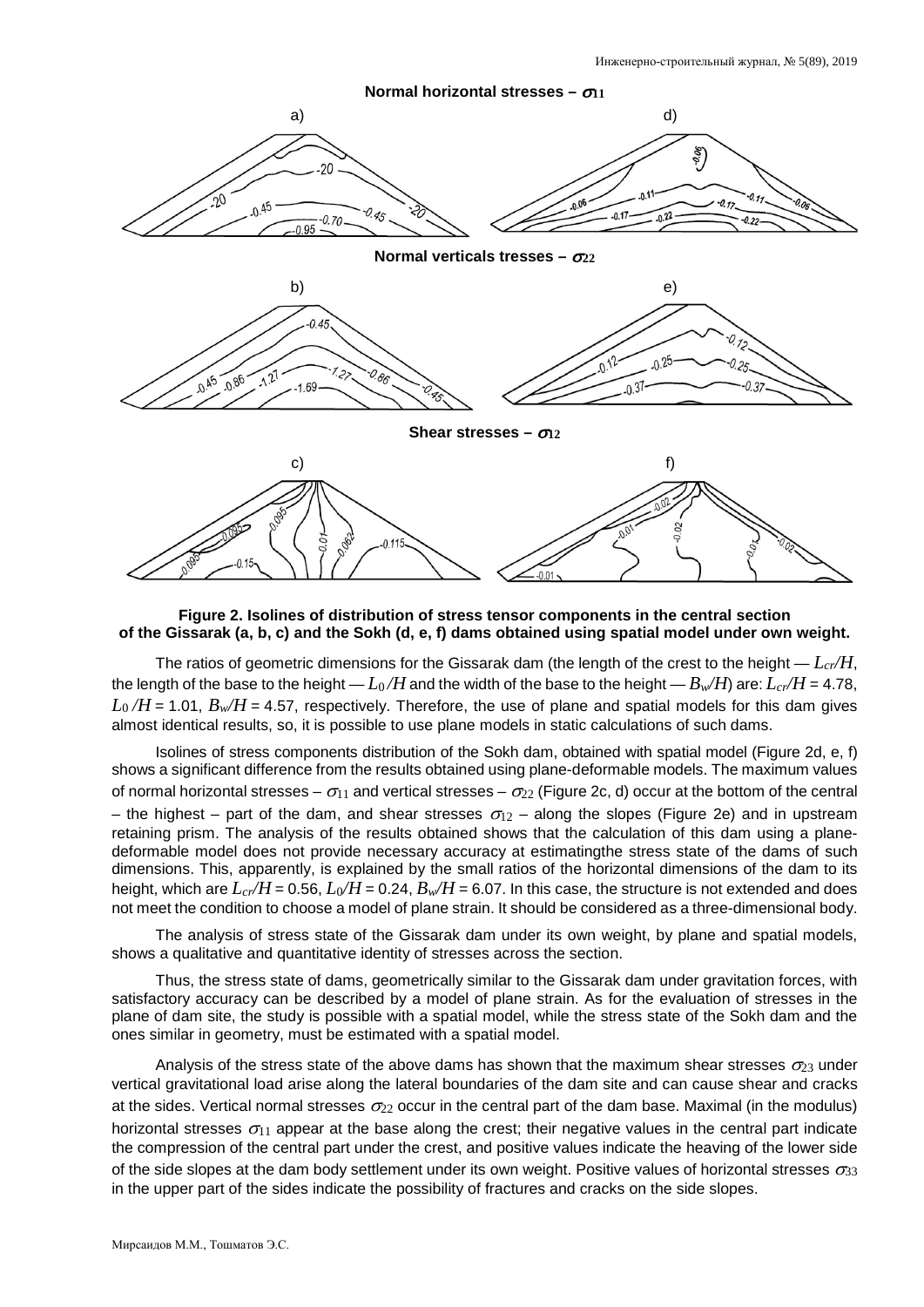Thus, a spatial model allows estimating the stress-strain state not only in the cross section, but also in the dam junction with the gorge, where the danger zones appear.

Further, the possibility of using the models of plane strain for solving specific problems for real dams should be proved by studying the stress state, taking into account geometric dimensions, structural features and spatial factors of the structures under consideration.

#### *3.2. Assessment of dynamic characteristics of a dam*

Spatial eigenfrequencies and oscillation modes of earth dams considered above, have been studied further, taking into account the non-uniform structural features.

Figure 3 shows natural modes of oscillations of the Gissarak dam, corresponding to the eigenfrequencies obtained.



**Figure 3. Natural modes of oscillations of the Gissarak dam, obtained using the spatial model.**

An analysis of spatial eigenfrequencies distribution of the dam indicates the existence of more dense spectrum in a wider range, that is:  $\omega_1 = 6.7142$  rad/sec;  $\omega_2 = 7.9781$  rad/sec;  $\omega_3 = 8.3030$  rad/sec;  $\omega_4$  = 9.2731 rad/sec;  $\omega_5$  = 10.2988 rad/sec;  $\omega_6$  = 10.4236 rad/sec;  $\omega_7$  = 10.8966 rad/sec;  $\omega_8$  = 11.0334 rad/sec;  $\omega_9$  = 11.1865 rad/sec;  $\omega_{10}$  = 11.8026 rad/sec;  $\omega_{11}$  = 12.0947 rad/sec;  $\omega_{12}$  = 12.3554 rad/sec;  $\omega_{13}$  = 12.4357 rad/sec;  $\omega_{14}$  = 12.7373 rad/sec;  $\omega_{15}$  = 12.9691 rad/sec;  $\omega_{16}$  = 13.1138 rad/sec;  $\omega_{17}$  = 13.3937 rad/sec;  $\omega_{18}$  = 13.4548 rad/sec;  $\omega_{19}$  = 14.2052 rad/sec;  $\omega_{20}$  = 14.3668 rad/sec.

This is explained by the fact that different models have different number of degrees of freedom, each of which makes an additional contribution to the spectrum of fundamental frequencies of natural vibrations. The frequencies obtained for this dam, reflecting shear and vertical oscillations of the central cross section, are almost identical in spatial and plane models.

For a spatial model, the shift of the central cross section is the bending of the longitudinal axis of the model  $(x_3)$ . Subsequent oscillation frequencies of spatial model are the highest forms of bending of longitudinal axis  $(x_3)$ , not considered by plane model. Therefore, the frequency spectrum in spatial case is denser, since between the main frequencies there are intermediate ones, reflecting higher modes of bending vibrations of the longitudinal axis of model  $(x_3)$ .

As for the pattern of oscillations modes, we can note the following. Fundamental modes, reflected by spatial and plane models, are: the shear of the central section (the first mode); vertical displacements of the central section (for the plane model this is the second mode); complex deformations of the central section slope (for the plane model, this is the third and subsequent modes). For a spatial model, all modes, including mentioned above, are accompanied by a bending in longitudinal axis of the model (a crest) along the horizontal and vertical axes. For the above modes – these are the main modes of bending, for the subsequent ones – this is a bending with nodes. The bending of the crest (main one and with nodes) is accompanied by complex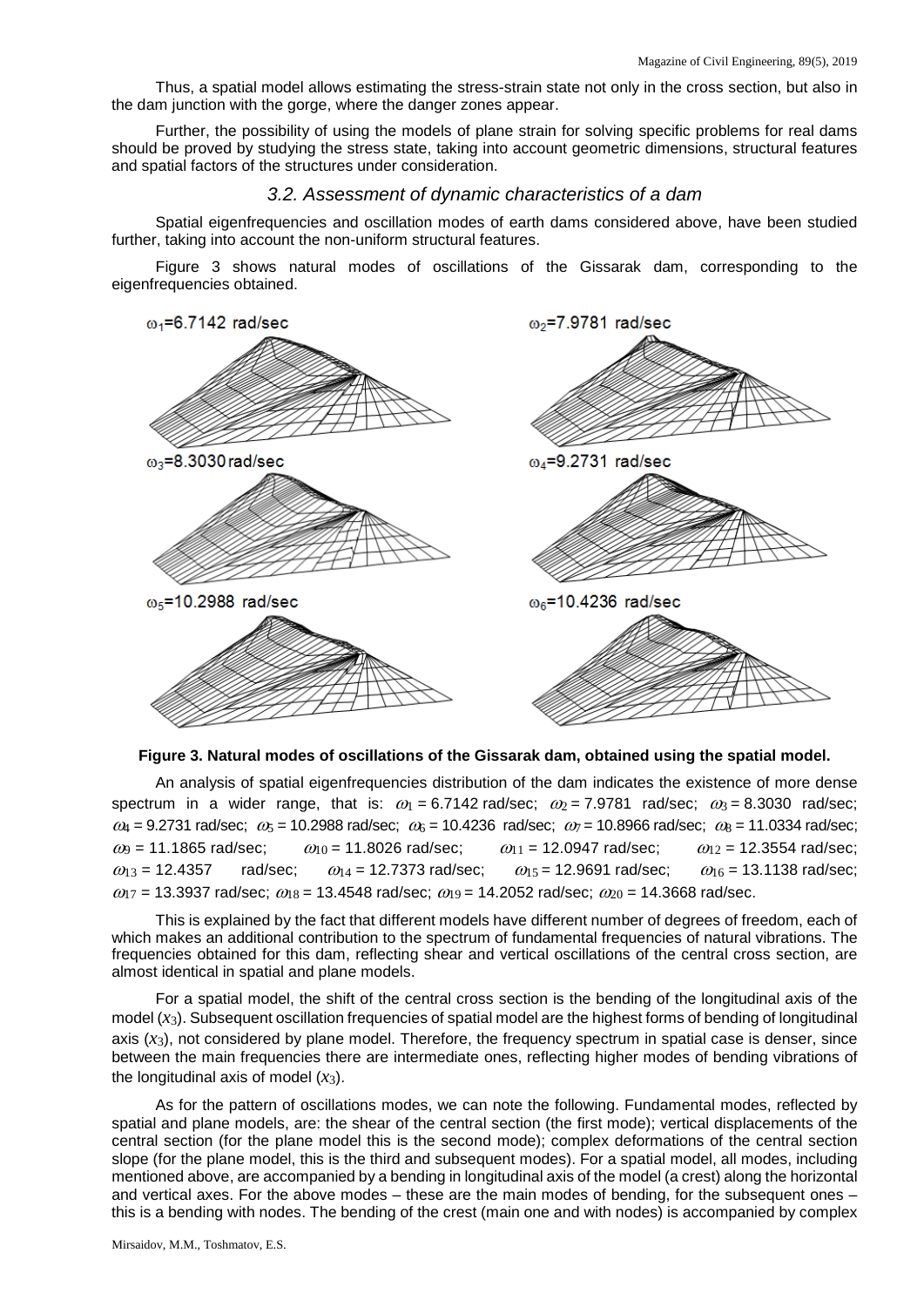deformations of the structure slopes, and not only in their central part (central section), but also over the entire surface. These additional modes, and corresponding frequencies, are not reflected by plane model but fully reflected by spatial one. However, its use, as noted above, is quite laborious. The choice of a particular model when considering specific structures should be substantiated not only by the geometry of the object, but also by the estimated load, its direction and frequency spectrum, which can cause structure oscillations not only of fundamental mode but also in higher modes not reflected by plane model [32, 33].

The question of how great the longitudinal strain along the axis  $(x<sub>3</sub>)$  is, remains the priority, since the validity of using a plane model depends on it. If longitudinal displacements under a certain effect are large, then in this case the use of a plane model is unacceptable, since the possibility of transverse cracks formation is not taken into account.

To answer the question, it is necessary to consider the problem of unsteady forced oscillations of the dam under different (in directions) kinematic effects using plane and spatial models and to compare the results obtained.

#### *4. Conclusions*

1**.** A mathematical model, methods and algorithm for estimating the stress-strain state and dynamic characteristics of inhomogeneous spatial systems using a spatial model are presented.

2. The stress-strain state and dynamic characteristics of two different earth dams using threedimensional models is estimated taking into account actual geometric dimensions and inhomogeneous features of a structure.

3. An analysis of obtained results on the stress-strain state assessment of earth dams with spatial models has shown that for some types of dams it is possible to use plane strained models to obtain results with acceptable accuracy. Nevertheless, in each case, for specific structures, in assessing the stress state of dams, it is necessary to check the stress state using a spatial model.

4. The use of spatial model makes it possible to identify dangerous zones of the structure (where higher stresses occur compared to other areas), which could not be identified using a plane model.

5. Analysis of dynamic characteristics of dams with a plane model has revealed a rather dense spectrum of spatial eigenfrequencies and the identity of fundamental modes of natural oscillations over the cross section of a dam.

6. The first three fundamental modes for the Gissarak dam are: the displacement of the central section (the first mode); vertical compression of the section (the second mode); complex deformations of the slopes of central section (the third mode), etc.

7. For a spatial model, all modes are accompanied by a bending in longitudinal axis (a crest) in different planes. The bending of the crest is accompanied by complex deformations of the structure slopes, not reflected by plane model. The eigenfrequencies corresponding to these modes make an additional contribution to the frequency spectrum, condensing and expanding its range.

#### **References**

- 1. Zaretsky, Yu.K., Lombardo, V.N. Statika i dinamika gruntovykh plotin [Statics and dynamics of earth dams]. Moscow: Energoizdat. 1983. 256 p. (rus)
- 2. Krasnikov, N.D. Seysmostoykost gidrotekhnicheskikh sooruzheniy iz gruntovykh materialov [Seismic stability of hydrotechnical structures built of earth material]. Moscow: Energoizdat. 1981. 240 p. (rus)
- 3. Lyakhter, V.M., Ivashenko, I.N. Seysmostoykost gruntovykh plotin [Earthquake resistance of earth dams]. Moscow: Nauka, 1986. 233 p. (rus)
- 4. Mirsaidov, M.M., Sultanov, T.Z. Theory and methods of strength assessment of earths dams. Lambert Academic Publishing. Saarbrucken/Germany, 2015. 341 p.
- 5. Akhmedov, M.A., Salyamova, K.J. Analiz i otsenka povrezhdeniy gidrotekhnicheskikh sooruzheniy [Analysis and assessment of damage to hydraulic structures]. Tashkent: Fan va tekhnologiya. 2016. 160 p. (rus)
- 6. Sultanov, T., Yuldoshev, B., Toshmatov, E., Yarashov, J., Ergashev, R., Mirsaidov, M. Strength assessment of earth dams. MATEC Web of Conferences. 2019. Vol. 265. No. 04015.
- 7. Mirsaidov, M.M., Sultanov, T.Z., Abdikarimov, R.A., Ishmatov, A.N., Yuldoshev, B.Sh., Toshmatov, E.S., Jurayev, D.P. Strength parameters of earth dams under various dynamic effects. Magazine of Civil Engineering. 2018. No. 77(1). Pp. 101–111. doi: 10.18720/MCE.77.9
- 8. Mirsaidov, M.M., Sultanov, T.Z. Assessment of stress-strain state of earth dams with allowance for non-linear strain of material and large strains. Magazine of Civil Engineering. 2014. 49(5). Pp. 73–82. (rus). DOI: 10.5862/MCE.49.8
- 9. Sultanov, T.Z., Khodzhaev, D.A., Mirsaidov, M.M. The assessment of dynamic behavior of heterogeneous systems taking into account non-linear viscoelastic properties of soil. Magazine of Civil Engineering. 2014. 45(1). Pp. 80–89. (rus). DOI: 10.5862/MCE.45.9
- 10. Pinyol, N.M., Alonso, E.E. Earth dam, spatial model, stress-strain state, dynamic characteristic, natural frequency, modes of oscillations. International Journal of Civil Engineering. 2019. Vol. 17. No. 4. Pp. 501–513.
- 11. Nariman, N.A., Lahmer, T., Karampour, P. Uncertainty quantification of stability and damage detection parameters of coupled hydrodynamic-ground motion in concrete gravity dams. Frontiers of Structural and Civil Engineering. 2019. Vol. 13. No. 2. Pp. 303–323.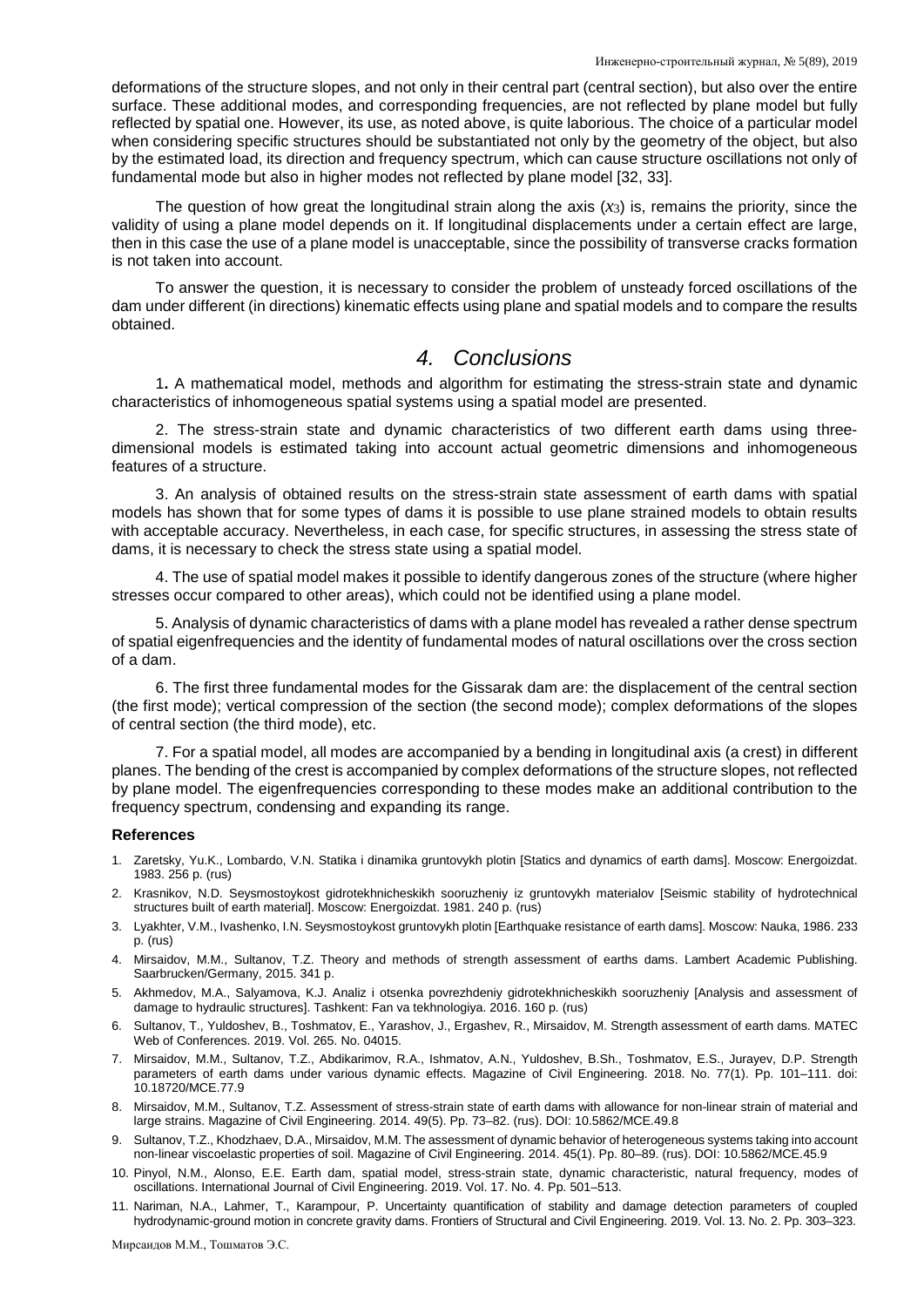- 12. Li, Y., Li, K., Wen, L., Li, B., Liu, Y. Safety standard for slopes of ultra-high earth and rock-fill dams in china based on reliability analysis. International Journal of Civil Engineering. 2019. Vol. 17. Pp. 1–16.
- 13. Fu, Z., Chen, S., Li, G. Hydrodynamic pressure on concrete face rockfill dams subjected to earthquakes. Journal of Hydrodynamics. 2019. Vol. 31. No. 1. Pp. 152–168.
- 14. Wang, M., Chen, J., Xiao, W. Experimental and numerical comparative study on gravity dam-reservoir coupling system. KSCE Journal of Civil Engineering. 2018. Vol. 22. No. 10. Pp. 3980–3987.
- 15. Kong, X., Liu, J., Zou, D. Numerical simulation of the separation between concrete face slabs and cushion layer of Zipingpu dam during the Wenchuan earthquake. Science China Technological Sciences. 2016. Vol. 59. No. 4. Pp. 531–539.
- 16. Esmaeilzadeh, M., Talkhablou, M., Ganjalipour, K. Arching parametric study on earth dams by numerical modeling. Indian Geotechnical Journal. 2018. Vol. 48. No. 4. Pp. 728–745.
- 17. Alonso, E.E., Cardoso, R. Behavior of materials for earth and rockfill dams. Frontiers of Structural and Civil Engineering. 2010. Vol. 4. No. 1. Pp. 1–39.
- 18. Abarin, A.M. Seysmostoykost gruntovykh plotin (prostranstvennaya postanovka) [Seismic resistance of earth dams (spatial statement)]. Diss ... Cand. techn. sciences: 05.23.07. Moscow, 1999. 228 p. (rus)
- 19. Tao Tuan An. Prostranstvennoye napryazhenno-deformirovannoye sostoyaniye gruntovykh plotin s tonkim protivofiltratsionnym elementom [The spatial stress-strain state of earth dams with a thin anti-filtration element]. Diss. … Cand. techn. sciences: 05.23.07. Moscow, 2002. 259 p. (rus)
- 20. Orekhov, V.V. Prognoznoye matematicheskoye modelirovaniye napryazhenno-deformirovannogo sostoyaniya gruntovykh plotin i skalnykh massivov [Predictive mathematical modeling of the stress-strain state of earth dams and rock massifs]. Dis. ... Doctor of techn. sciences: 05.23.07. Moscow, 2003. 306 p. (rus)
- 21. Nguyen Phuong Lam. Napryazhenno-deformirovannoye sostoyaniye kamenno-zemlyanykh plotin pri seysmicheskikh vozdeystviyakh [Stress-strain state of stone-earth dams under seismic effects]. Diss. ... Cand. tech. sciences: 05.23.07. Moscow, 2010. 183 p. (rus)
- 22. Bestuzheva, A.S., Nguyen Phuong Lam. Dinamicheskiy i spektralnyy metody opredeleniya seysmicheskoy nagruzki, deystvuyushchey na sooruzheniye pri zemletryasenii [Dynamic and spectral methods for determining the seismic load acting on the structure during an earthquake]. Vestnik MGSU. 2010. No. 1. Pp. 155–168. (rus)
- 23. Rasskazov, L.N., Bestuzheva, A.S., Nguyen Phuong Lam. Uchet «begushchey volny» v prostranstvennykh zadachakh seysmoustoychivosti gruntovykh plotin [Accounting for the "traveling wave" in the spatial problems of seismic stability of earth dams]. Hydrotechnical Engineering. 2010. No. 11. Pp. 47–53. (rus)
- 24. Rasskazov, L.N., Bestuzheva, A.S., Nguyen Phuong Lam. Seysmostoykost gruntovykh plotin v prostranstvennoy postanovke [Earthquake resistance of earth dams in spatial statement] [Online]. 2010. URL: www.mirexpo.ru/exhibitions/gidrostroy/files /gidrostroymgsu.doc (rus)
- 25. Natarius, Ya.I. Uchet ogranichennosti dliny plotin iz gruntovykh materialov v raschetakh ikh seysmostoykosti [Account of the limited length of dams built of earth material in the calculations of their seismic resistance]. Hydrotechnical Engineering. 1978. No. 10. Pp. 30– 33. (rus)
- 26. Natarius, Ya.I. Povysheniye seysmostoykosti plotin iz gruntovykh materialov [Increase of seismic resistance of dams built of earth material]. Moscow: Energoatomizdat, 1984. 88 p. (rus)
- 27. Koltunov, M.A., Kravchuk, A.S., Mayboroda, V.P. Prikladnaya mekhanika deformiruyemogo tverdogo tela [Applied mechanics of a deformable rigid body]. Moscow: High School, 1983. 349 p. (rus)
- 28. Bathe, K.-J., Wilson, E.L. Numerical methods in finite element analysis. Prentice-Hall, 1976. 544 p.
- 29. Berezin, I.S., Zhidkov, N.P. Metody vychisleniy [Calculation methods]. Moscow: Nauka, 1969. Vol. 2. 640 p. (rus)
- 30. Fadeev, D.K., Fadeeva, V.N. Vychislitelnyye metody lineynoy algebry [Computational methods of linear algebra]. Moscow: Fizmatgiz, 1960. 655 p. (rus)
- 31. Muller, D.E. A method for solving algebraic equations using an automatic computer. Mathematical Table and Other Aids to Computation. 1956. Vol. 10. No. 3. Pp. 208–215.
- 32. Khudayarov, B.A., Turaev, F.Z. Mathematical simulation of oscillations of viscoelastic pipelines conveying fluid. Applied Mathematical Modeling. 2019. Vol. 66. Pp. 662–679.
- 33. Khudayarov, B.A., Turaev, F.Z. Nonlinear supersonic flutter for the viscoelastic orthotropic cylindrical shells in supersonic flow. Aerospace Science and Technology. 2019. Vol. 84. Pp. 120–130.
- 34. Rekach, V.G. Rukovodstvo k resheniyu zadach po teorii uprugosti [Guide to solving problems in the theory of elasticity]. Moscow: High School. 1977. 215 p. (rus)
- 35. Vibrasii v tekhnike [Vibration in technology]: a Handbook in 6 vol. Moscow: Mashinostroenii, 1978. Vol. 1. Kolebaniya lineynykh sistem [Oscillations of linear systems]. 1978. 352 p. (rus)

#### *Contacts:*

*Mirziyod Mirsaidov, +7(987)2370981; эл. почта: theormir@mail.ru Elyor Toshmatov, +7(987)2372267; эл. почта: toshmatov.elyor@bk.ru*

© Mirsaidov, M.M., Toshmatov, E.S., 2019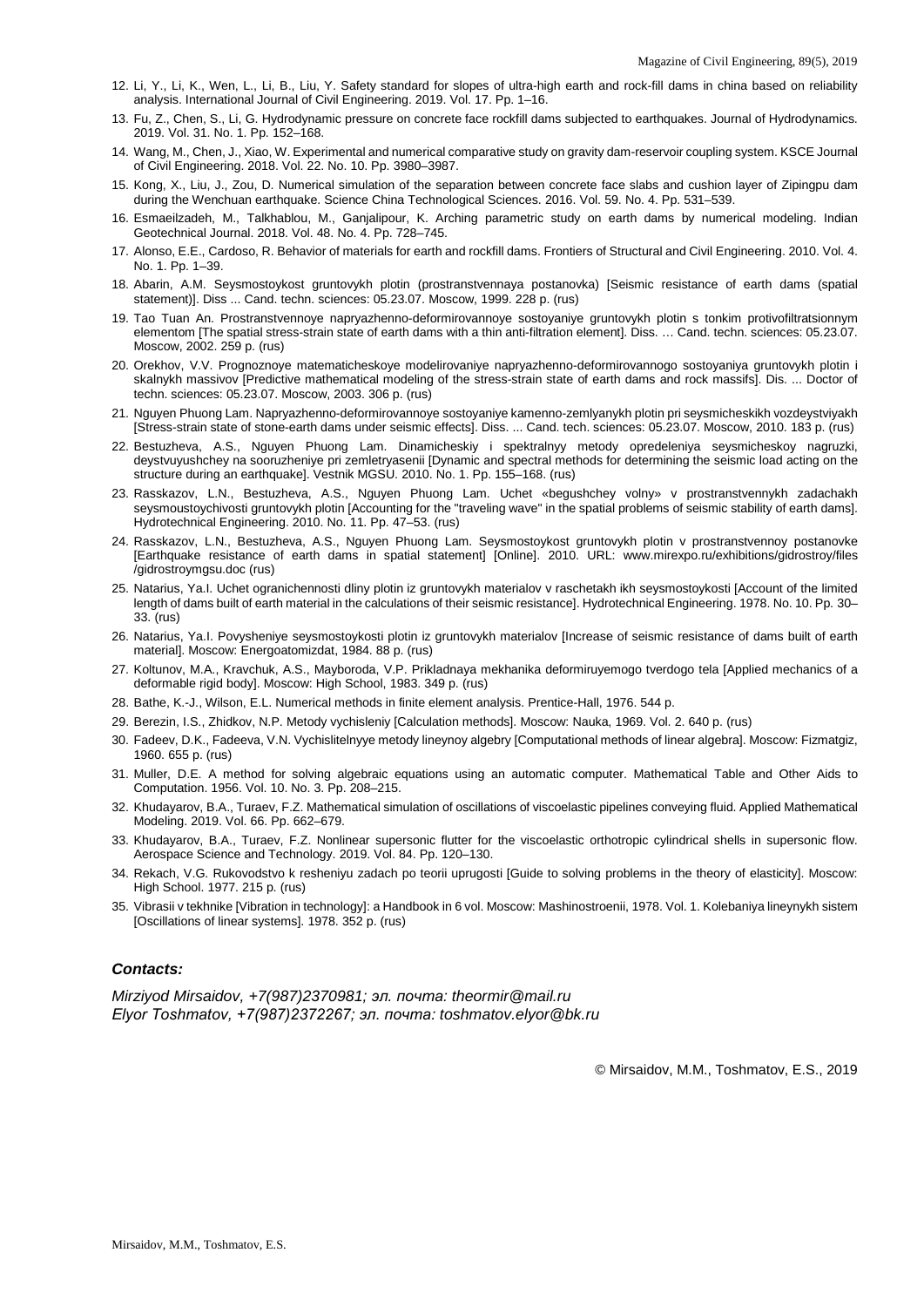

Инженерно-строительный журнал SSN 5071-0305

**ISSN** 

сайт журнала:<http://engstroy.spbstu.ru/>

DOI: 10.18720/MCE.89.1

### Пространственное напряженное состояние и динамические характеристики грунтовых плотин

#### *М.М. Мирсаидов\*, Э.С. Тошматов*

*Ташкентский институт инженеров ирригации и механизации сельского хозяйства,* 

- *г. Ташкент, Узбекистан*
- *\* E-mail: theormir@mail.ru*

**Ключевые слова:** пространственная система, трехмерная (пространственная) модель, неоднородность, грунтовая плотина, напряженно-деформированное состояние, динамическая характеристика, собственная частота и форма колебаний

**Аннотация.** Оценка прочности грунтовых плотин, в основном, производится с использованием плоской расчетной схемы, которая не всегда приводит к адекватным результатам. В данной работе предлагается провести оценку напряженного состояния грунтовых плотин в трехмерной постановке. Следовательно, для оценки напряженно-деформированного состояния и динамических характеристик грунтовых плотин строятся соответствующие математические модели, методика и алгоритм. В основу разработанной методики при решении конкретных задач для пространственного сооружения заложен метод конечных элементов, метод Гаусса (или метод квадратного корня) и метод Мюллера. Достоверность полученных результатов проверена решением ряда тестовых задач. С помощью разработанной методики исследованы напряженно-деформированное состояние и динамические характеристики Гиссаракской и Сохской грунтовых плотин. На основе результатов исследования показано, что для некоторых типов грунтовых плотин, при предварительной оценке напряженного состояния и динамических характеристик сооружений, возможно использование плоскодеформируемой модели расчета. Проведенные исследования показали, что для обеспечения требуемой точности при оценке напряженного состояния и динамических характеристик сложных неоднородных пространственных систем (т.е. грунтовых плотин) необходимо проводить расчеты с использованием трехмерной модели. Полученные в результате исследований данные позволили выявить некоторые особенности напряженного состояния в пространственном случае, указывающие на возникающие опасные участки с наибольшими напряжениями, а также изучить характер собственных колебаний, которые невозможно описать использованием плоской модели.

#### **Литература**

- 1. Зарецкий Ю.К., Ломбардо В.Н. Статика и динамика грунтовых плотин. М.: Энергоиздат, 1983. 256 с.
- 2. Красников Н.Д. Сейсмостойкость гидротехнических сооружений из грунтовых материалов. М.: Энергоиздат, 1981. 240 с.
- 3. Ляхтер В.М., Ивашенко И.Н. Сейсмостойкость грунтовых плотин. М.: Наука, 1986. 233 с.
- 4. Mirsaidov M.M., Sultanov T.Z. Theory and methods of strength assessment of earths dams. Lambert Academic Publishing. Saarbrucken/Germany, 2015. 341 p.
- 5. Ахмедов М.А., Салямова К.Дж. Анализ и оценка повреждений гидротехнических сооружений. Ташкент: Фан ва технология, 2016. 160 с.
- 6. Sultanov T., Yuldoshev B., Toshmatov E., Yarashov J., Ergashev R., Mirsaidov M. Strength assessment of earth dams // MATEC Web of Conferences. 2019. Vol. 265. No. 04015.
- 7. Мирсаидов М.М., Султанов Т.З., Абдикаримов Р.А., Ишматов А.Н., Юлдошев Б.Ш., Тошматов Э.С., Жураев Д.П. Прочностные параметры грунтовых плотин при различных динамических воздействиях // Инженерно-строительный журнал. 2018. № 1(77). С. 101–111. doi: 10.18720/MCE.77.9
- 8. Мирсаидов М.М., Султанов Т.З. Оценка напряженно-деформированного состояния грунтовых плотин с учетом нелинейного деформирования материала и конечных деформаций // Инженерно-строительный журнал. 2014. № 5(49). С. 73–82. DOI: 10.5862/MCE.49.8
- 9. Султанов Т.З., Ходжаев Д.А., Мирсаидов М.М. Оценка динамического поведения неоднородных систем с учетом нелинейновязкоупругих свойств грунта // Инженерно-строительный журнал. 2014. №1(45). С. 80–89. DOI: 10.5862/MCE.45.9
- 10. Pinyol N.M., Alonso E.E. Earth dam, spatial model, stress-strain state, dynamic characteristic, natural frequency, modes of oscillations // International Journal of Civil Engineering. 2019. Vol. 17. No. 4. Pp. 501–513.